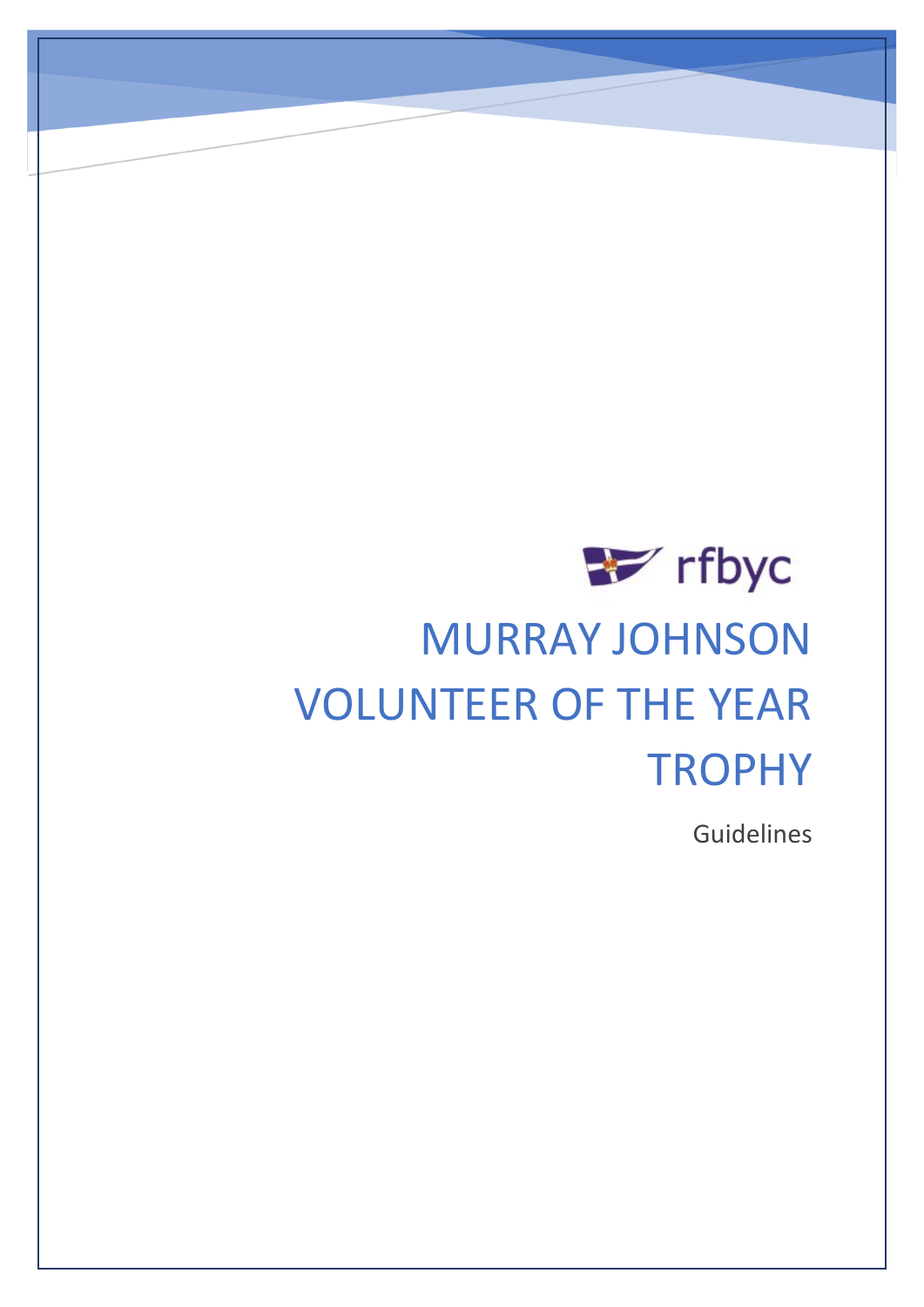

## **Murray Johnson Volunteer of the Year Trophy**

### **A. Nomination Guide**

The 'Murray Johnson Volunteer of the Year' trophy will be presented on an annual basis in honour of a member who has made an exemplary voluntary contribution and who through their volunteering has made a significant impact to RFBYC.

Murray Johnson was a long-time member, joining the Club in 1947 where he remained a member until his passing in January 2019. Murray dedicated over 30 years of volunteer service to the Club and was awarded Special membership in recognition of his contribution. Sadly in 2018 Murray was diagnosed with terminal cancer. It was Murray's wish to donate a perpetual trophy and with the help of his good friend Ron Fletcher they set about organising



a trophy that will keep Murray's memory alive at RFBYC. Past Commodore, Basil Twine put his fine workmanship into action creating a unique trophy and organising a beautiful memento book to record recipients of this trophy. Murray was a regular time-keeper on our Race Management team and it was through his role, that the idea of an hour glass held by a pair of hands came to fruition.

Nominations are open to volunteers who have contributed on-water (Race Management) and/or on-shore (ie: Committees, Archives, Event Organising etc). Each year in August/September nominations will open for the 'Murray Johnson Volunteer of the Year' trophy.

#### **FOLLOW THESE 10 STEPS TO GET READY TO NOMINATE**

- Confirm your nominee agrees to be nominated and comfortable with some publicity that may follow. Identify two people to be referees and confirm they are willing to be referees.
- Check the entry conditions for the award.
- Research facts and information that shows the amazing contribution of your nominee.
- Collect supporting evidence, eg: photos media clippings, letters or statements of support, certificates, marks of achievements – up to 4 sides of A4. You can add this to your online nomination or email it as a pdf attachment t[o yachtops@rfbyc.asn.au](mailto:yachtops@rfbyc.asn.au) with the name of the nominee.
- Compose your response to the 2 selection criteria up to 500 words for each explaining why your nominee deserves to receive this award.
- Obtain a photo of your nominee in a relevant setting that shows the nominee's face. Photos must be in jpeg format, at high resolution (>1MB). Email this photo to [yachtops@rfbyc.asn.au](mailto:yachtops@rfbyc.asn.au) with the name of the nominee.
- Complete the attached nomination form.
- Submit your nomination and supporting documents by Friday, 24 September 2021.

#### **ANY QUESTIONS**

Debbie Blaauw – Yachting Operations Manager

[yachtops@rfbyc.asn.au](mailto:yachtops@rfbyc.asn.au)

Telephone: 9286 8200 | 0437 968 664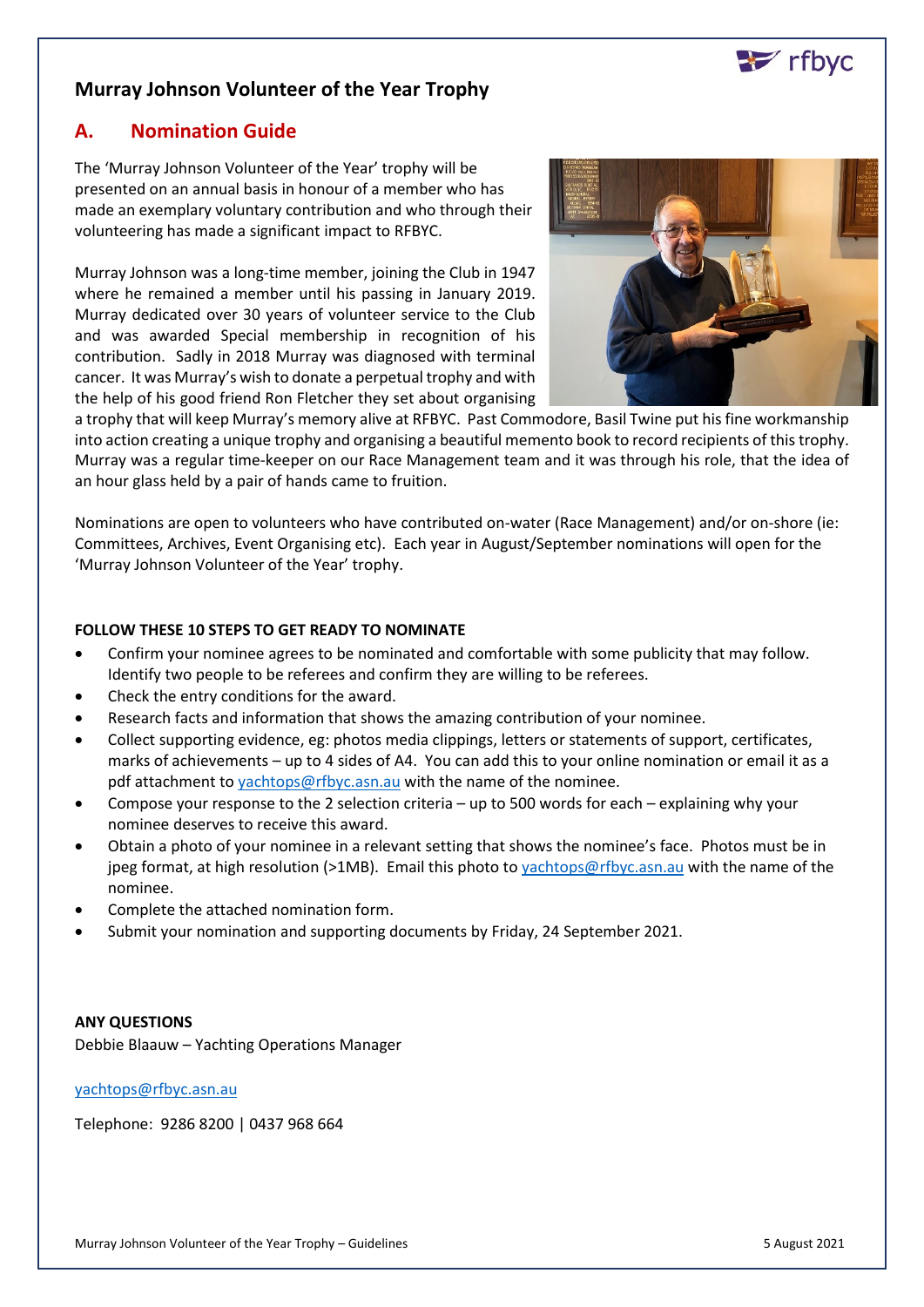

## **Murray Johnson Volunteer of the Year Trophy**

## **B. Nomination Form**

#### **A. NOMINEE PERSONAL CONTACT DETAILS**

| Nominee Title eg: Mr, Mrs |  |
|---------------------------|--|
| <b>Member Full Name</b>   |  |
| Email                     |  |
| Date of Joining Club      |  |
| Contact Number/s          |  |
| Years of Volunteering     |  |

#### **B. REFEREE 1 DETAILS**

| Member Full Name        |  |
|-------------------------|--|
| Relationship to Nominee |  |
| Email                   |  |
| Contact Number/s        |  |

#### **C. REFEREE 2 DETAILS**

| Member Full Name        |  |
|-------------------------|--|
| Relationship to Nominee |  |
| Email                   |  |
| Contact Number/s        |  |

#### **D. NOMINATOR DETAILS**

| Member Full Name               |  |
|--------------------------------|--|
| <b>Relationship to Nominee</b> |  |
| Email                          |  |
| Contact Number/s               |  |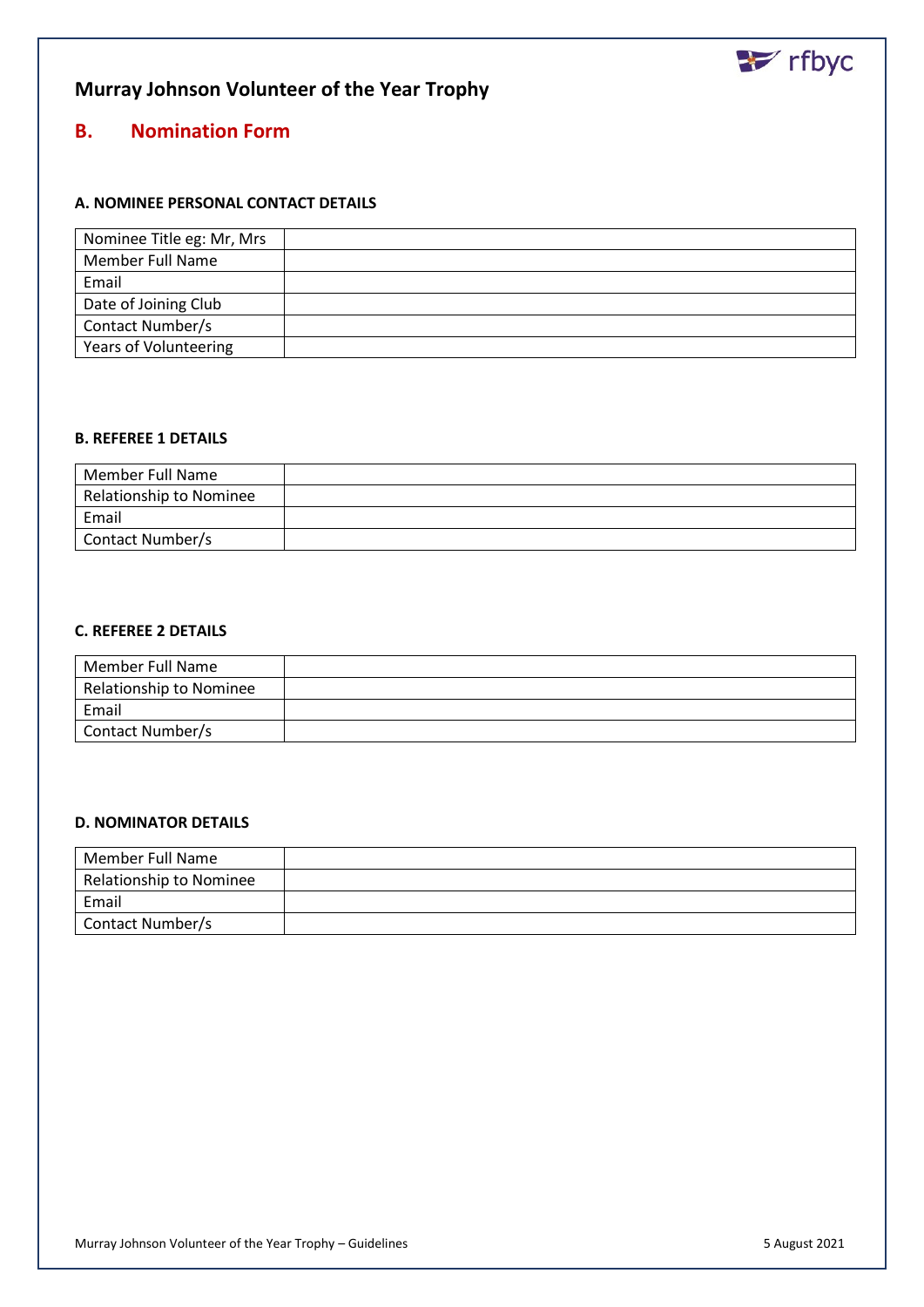

#### **E. SELECTION CRITERIA**

Explain why your nominee deserves to receive this award by addressing these 2 criteria items – up to 500 words per response.

1. The nominee's contribution and demonstrated benefit to our Club.

2. What is outstanding about the nominee and the work he/she does?

#### **F. CHECK LIST**

I have confirmed the nominee agrees to being nominated and is aware of the possible publicity that may follow.

I have checked the referees agreed to be referees.

I have read and agree to all the relevant conditions of entry.

I have up to four A4 pages of supporting information.

I have a good quality photo (>1MB) of the nominee in a relevant setting.

I have informed the nominee the recipients of the award will be announced at the Volunteer Sundowner on Sunday, 10 October 2021 at Royal Freshwater Bay Yacht Club.

Nominations close on Friday, 24 September 2021 at 5:00pm